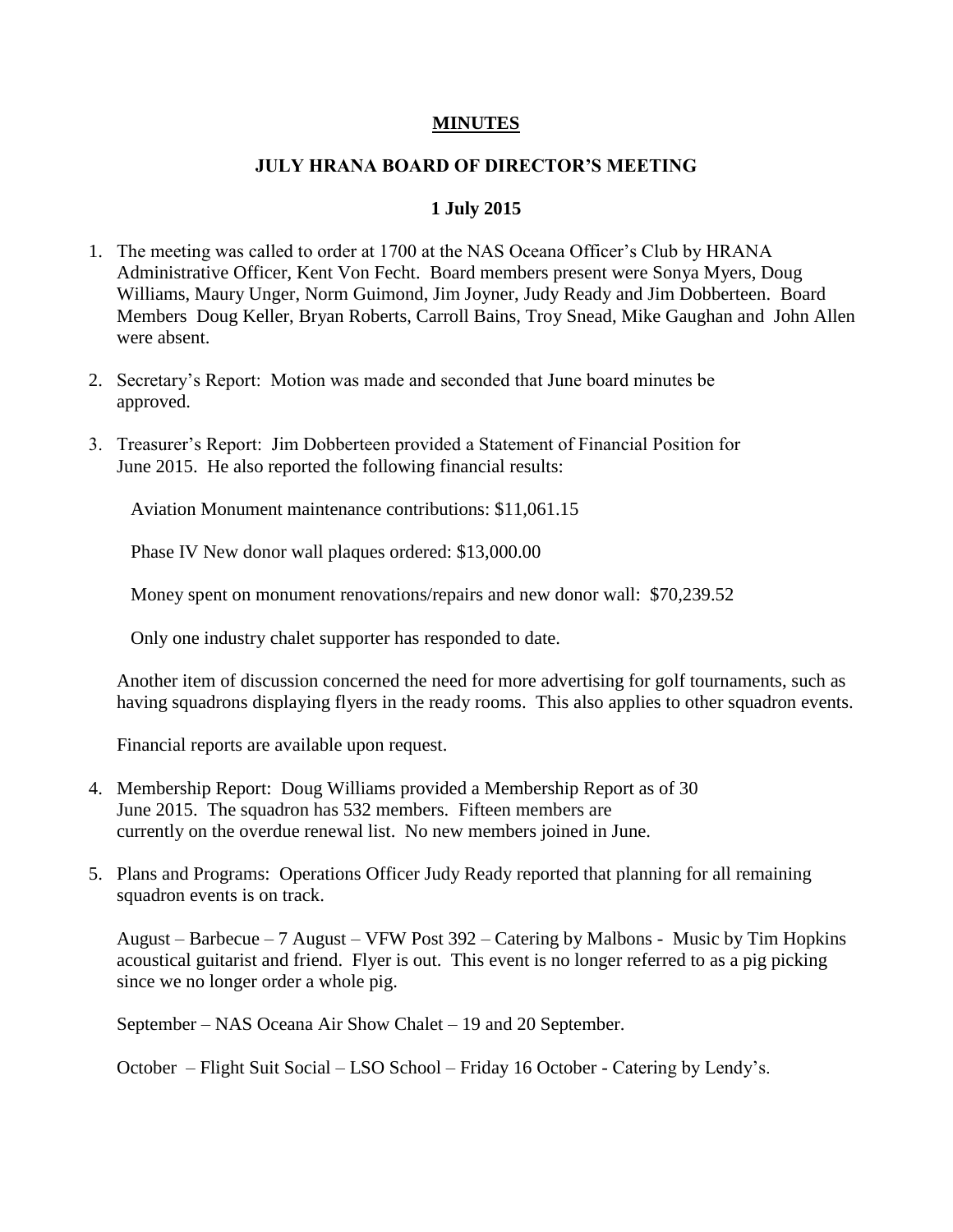Christmas Party – 12 December - Atlantic Shores, Music by the Beach Nuts.

6. Monument Report: New donor wall is up. Flags need replacing. Suggestion was made that board members visiting the monument carry some Glass Plus and paper towels and clean any bird droppings from the plaques. DO NOT USE WINDEX.

Evening presentations began on July  $4<sup>th</sup>$  Aviators and Afterburners , A Naval Airpower Legacy is shown on Monday, Tuesday and Wednesday at 8:45 PM and 9:30 PM. Valor, the Story of the U.S. Navy SEALS and Little Creek is shown on Friday, Saturday and Sunday at 8:45 PM and 9:30 PM.

There is an ongoing discussion concerning the scheduling of the two shows and some schedule changes may be made.

Shows will run thru 30 August.

Next statue cleaning is due in October. Sam Warren will train a new person.

- 7. PAO Report: Troy was not present but reported by email that the June luncheon article had been forwarded to Wings of Gold. He also reported that he had arranged for photographs of the Naval Aviation Monument to use on the Colonial Shooting Academy fundraiser flyer. A monument update will appear in the next Wings Of Gold.
- 8. July Luncheon: No luncheon in July.

August Luncheon: Wednesday 19 August – Shifting Sands Club – Speaker will be Captain Scott Guimond, USN. Board meeting will follow.

9. Old Business:

Web Site Survey – The board approved a web survey by Stratum. Cost should be \$250. Virtual tour of monument update will be needed to show new donor wall and the A-6 Tribute when completed.

Oceana bus tours – tours started a week late. Attendance has been light. Need more tour guides; Lurch will put out email request for more guides.

Mike Maus provided an update on the Colonial Shooting Academy (CSA) Aviation Monument fundraiser. CSA will contribute \$1.00 to HRANA from the sale of each designated target. There will be a drawing for two guns plus other prizes. Tickets for the drawing will be sold from 1 August thru 30 September. HRANA may set up a membership table at CSA.

10. New Business: None

.